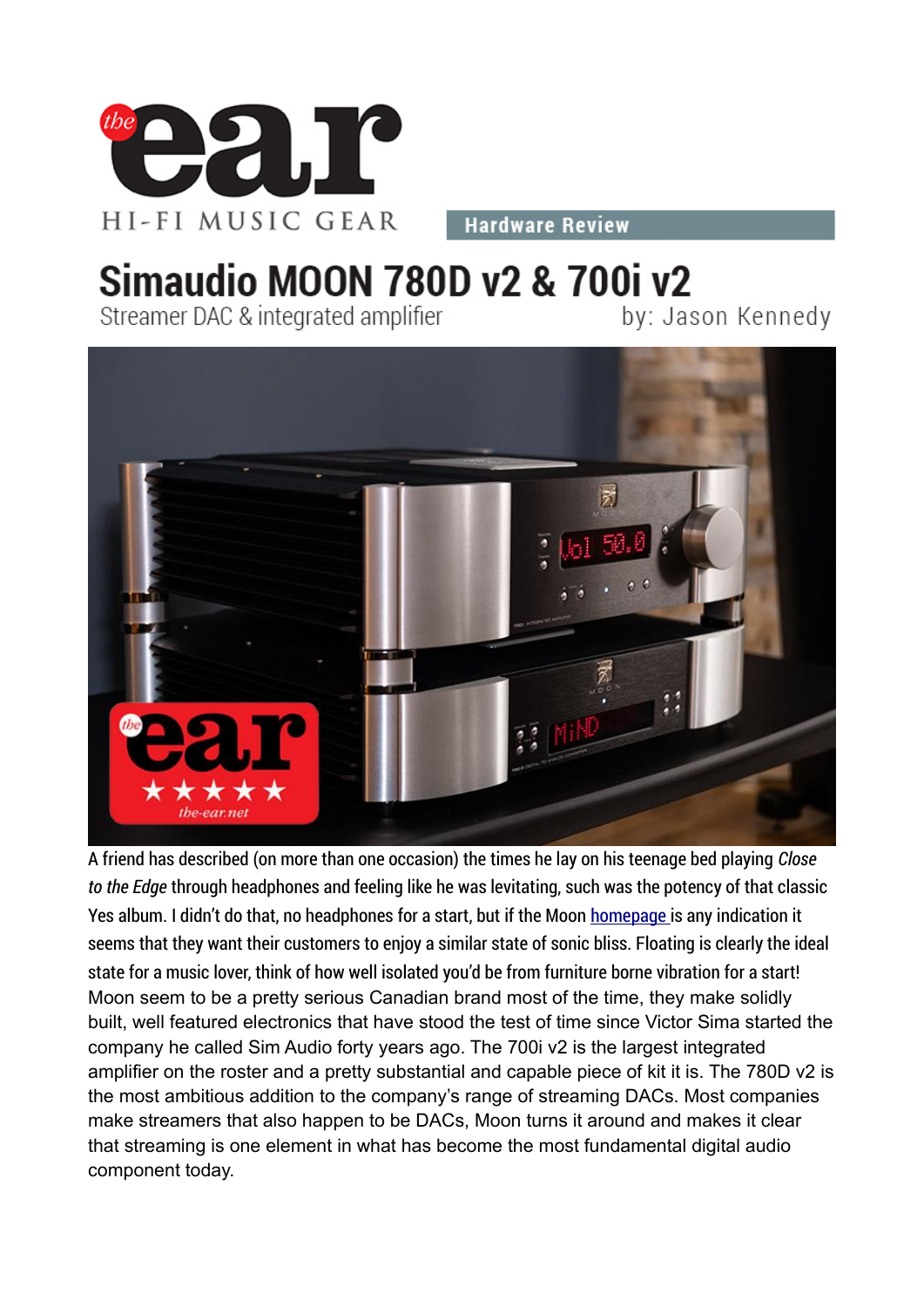

There is a difference between streamers and regular DACs but the semantics and the option to stream through a regular non-streaming DAC don't make this very clear. A streamer in the full sense 'pulls' the signal from a network, where it's either stored on a server/hard drive or coming in from streaming services such as Tidal. Streaming from a PC into a DAC (generally via USB) is different because the signal is being 'pushed' from the source to the DAC. So we really need terms that differentiate these types of streaming. In my experience the pulling approach (as found in devices from Linn, Naim, Sonos etc) delivers more engaging music than the push approach but both have their qualities. The important point here is that the 780D v2 is the pulling variety, a streamer proper not merely a DAC with a USB input. Moon's streaming core is called MiND and it comes with its own control app which also allows for multi-room operation with low (3 microsecond) latency between devices. You can alternatively run the 780D with Roon if you have a suitable device running a Roon core. Moon are one of not that many streamer makers to incorporate MQA decoding for all inputs, which is significant if you are a Tidal user where this format is available for a fair amount of content. It can of course stream from Tidal alongside Qobuz and Deezer but not Spotify or Amazon HD, very few streamers support the latter at present but this is likely to change over the coming year. The back panel is replete with digital inputs including USB and wifi, the latter being ready for network connection and Bluetooth aptX but not Apple Airplay. I tried connecting my Mac over Bluetooth and it worked seamlessly albeit with a bit of scrolling through the menus. It would be nice if these settings could be accessed via the Mind app but hopefully owners won't have to adjust them too often. Other variables include input naming, phase switching, what to display (sample rate or input name) and whether or not to respond to IR controls from the supplied handset. Not sure why you wouldn't want that one. There are no digital outputs but both flavours of analogue output, the XLRs delivering a fully balanced signal. And there are plenty of connections for multiroom and custom install operation alongside the Simlink bus system that connects the 780D to a partnering Moon amp and allows integrated operation.

The 700i naturally has the same link and when they are connected switching on the DAC causes the amp to go to that input. Moon recommends you use an XLR connection for the analogue signal to take advantage of the balanced nature of both elements. It also means that when you change volume on the app the amp and its display responds, which is a nice touch that relegates the handset to rarely needed status, that said if you want to pause play in a hurry it's often the quickest option.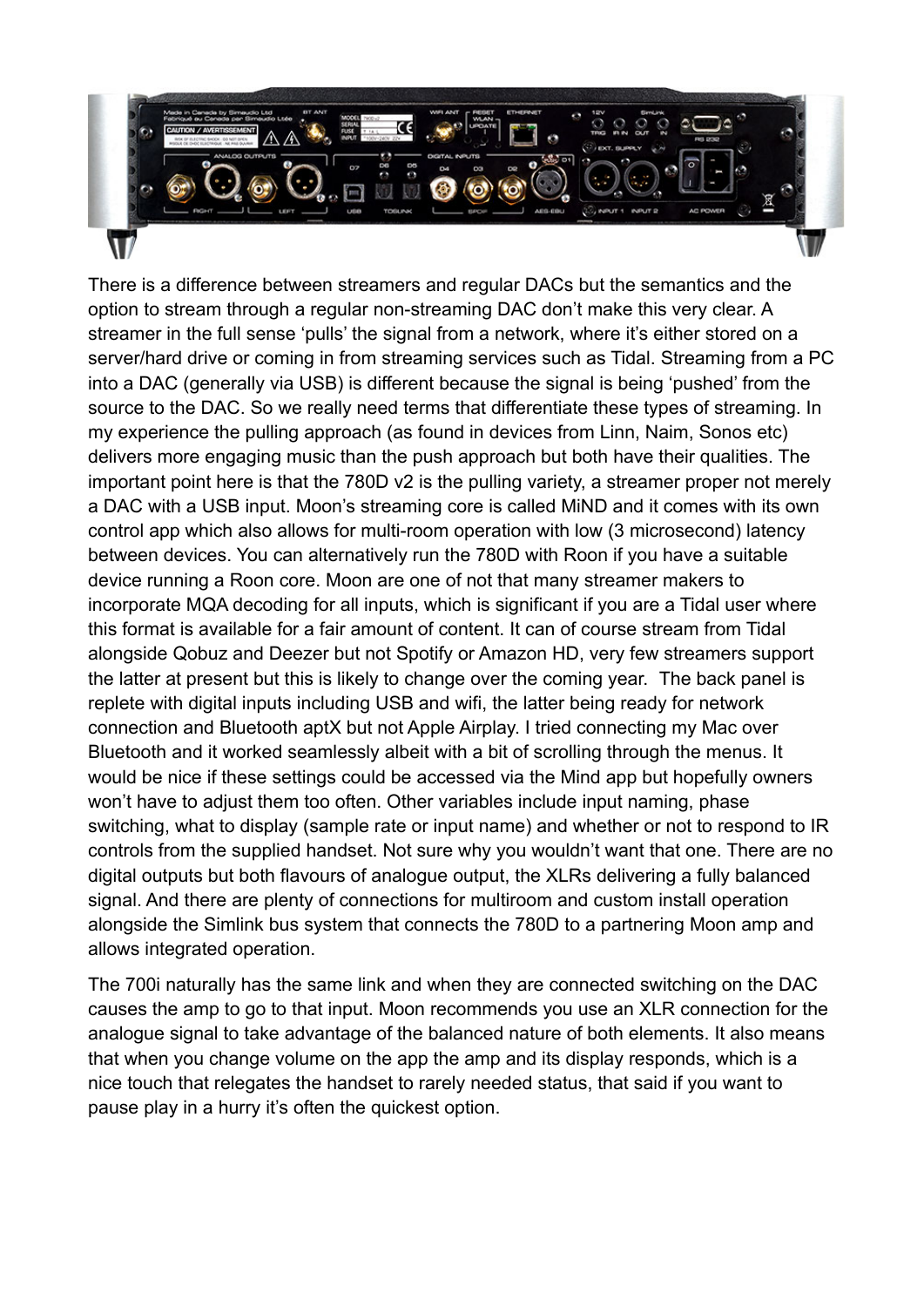

The 700i v2 is a brute of an integrated amp, the weight reflects the price and the styling reflects that of the 780D, which is reminiscent of Mark Levinson in its use of two tone anodised aluminium. This is a 175 Watt per channel amplifier that doubles its output into a four Ohm load, which reflects the power supply that makes up the bulk of its 28 kilo (62lb) mass. The four RCAs and a single balanced input are configurable for plus or minus 10dB gain in order to bring different sources closer together in level terms, and any input can bypass the preamp stage for integration into a home cinema set up. Input names can be chosen from a list of options or customised to suit specific sources. The volume range is broken down into single decibel steps for the first 30dB and thereafter divided into tenths of a dB, eg 30.1, 30.2 etc; so very fine steps.

## **Sound quality**

The specs are all pretty solid, both components offer pretty well all the features you could want and the numbers, both digital and analogue are spot on, but they don't tell you what these components sound like. When I first got these two pieces the distributor told me that they were brand new and would take time to burn in, which often means it takes time for your ears to come round to a particular sound. In all honesty I was initially somewhat underwhelmed, it took a good month or so before they started to come on song, what started out as slightly lacklustre became unusually effortless and highly resolved, these really are extremely finessed components.



Via Bowers & Wilkins 802 D3 speakers with an Innuos Zenith SE server the combination delivers high res sound with an ease that is rare, exposing the precise nature of the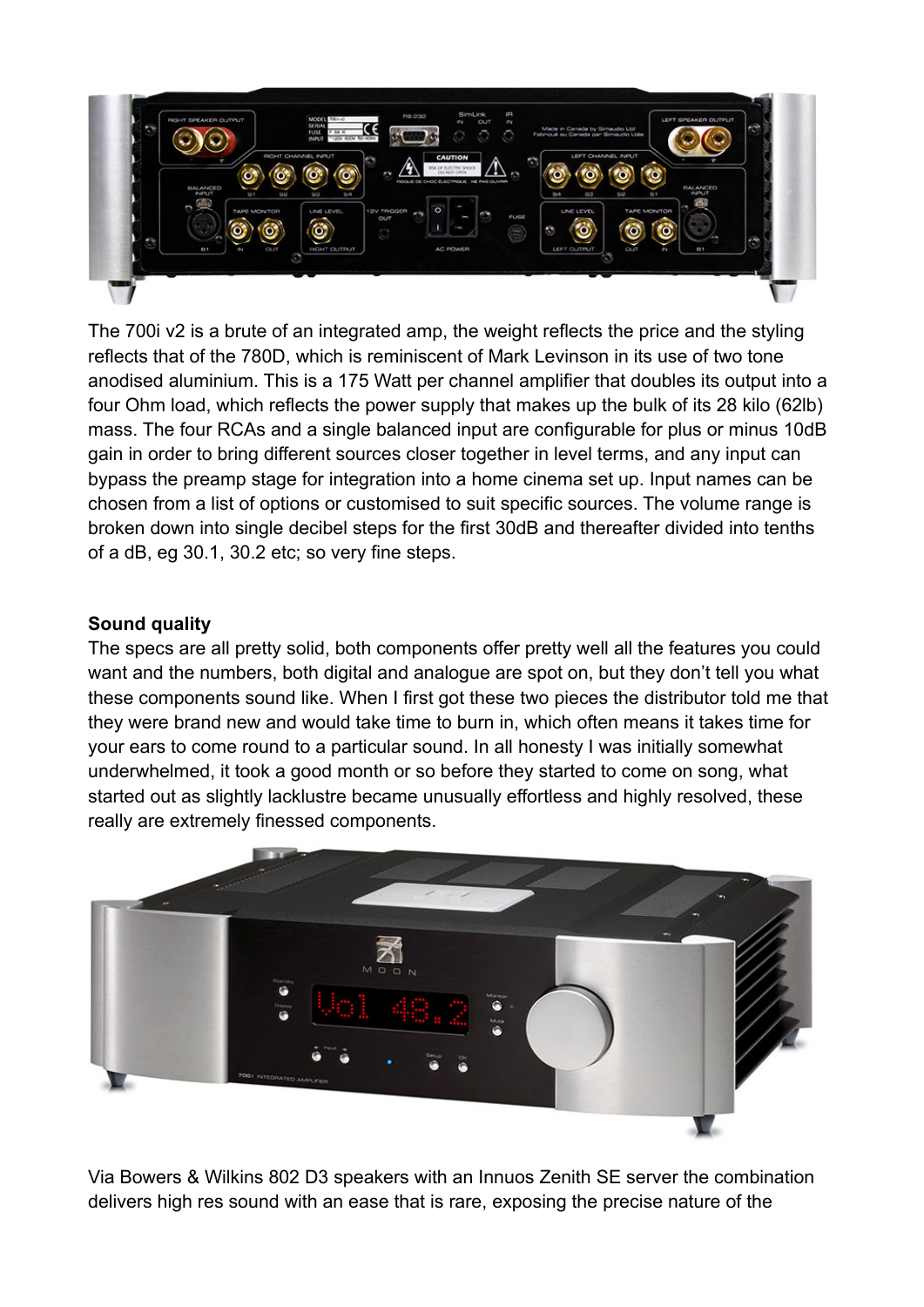recording in an understated fashion that times as well as you could hope. There is no discernible character aside perhaps from the sense of ease, which sounds more like an absence of character, nothing seems to be added or taken away. The biggest problem with a lot of audio equipment is that it adds its own distortions and masks the signal in the process, that doesn't seem to be the case here. It doesn't have the crystalline clarity of a single ended tube amp where the midrange is emphasised at the cost of the frequency extremes, rather there is a wide open, wide bandwidth window onto the music that allows so much of the character in the recording to pour through. Give it a great one like Doug MacLeod's *Exactly Like This* (Reference Recordings) and you get an understated groove that's a hook and a half topped off with a finely nuanced voice, the background is so silent that you can hear very quiet notes as the piece fades out. It's a real treat.

'Veil of Tears' by Dave Holland (*Live at the 2007 Monterey Jazz Festival*) has a fabulous double bass solo that is reproduced in a clean but not exposed fashion by the Moon duo. It's the sort of sound that could be a little cool in some circumstances; neutral to the point of sterility, but not here, here the warmth of the performance is rendered superbly. There's real depth in the pulse of the double bass and speed too, immediacy is a critical part of the live sound and Moon seem to appreciate as much. There is also plenty of space to the soundstage with excellent depth for the various instruments to inhabit. The benefit of good 3D imaging is that it allows both the attack, decay and shape of every note to be expressed. You can have speed and dynamics with a relatively flat image but you are missing out on all the fine details that make up the full character of each note.



There is plenty of power available but no sense of any electronic edge to suggest it's there, making an amp that has grip but doesn't reveal any grain is not easy. The 700i v2 clearly controls the speaker and allows the dynamics and power of the music to come through, but it doesn't sound like it's having to work at it. Bugge Wesseltoft's *Sharing* is very propulsive and encourages high level listening, which is a trait of this speaker but also a sign that the electronics are not adding any distortion to the signal. It did make me think that it would be nice to have some kind of volume scale displayed on the app, as it stands there are louder, quieter and mute symbols but nothing to show what level the system is at. I used the 700i v2 with my Rega P10 turntable and Groove+ SRX phono stage and got very clear, extended and powerful results with it, and when I put on Burnt Friedman's Deutsch dub album *Secret Rhythms* the bass got positively seismic in a full scale fashion. Bass that you can swim in, well almost. And voice, this amp does voice very well indeed, Lana del Rey's on her *NFR* album has clearly had a lot of work done on it but sounds